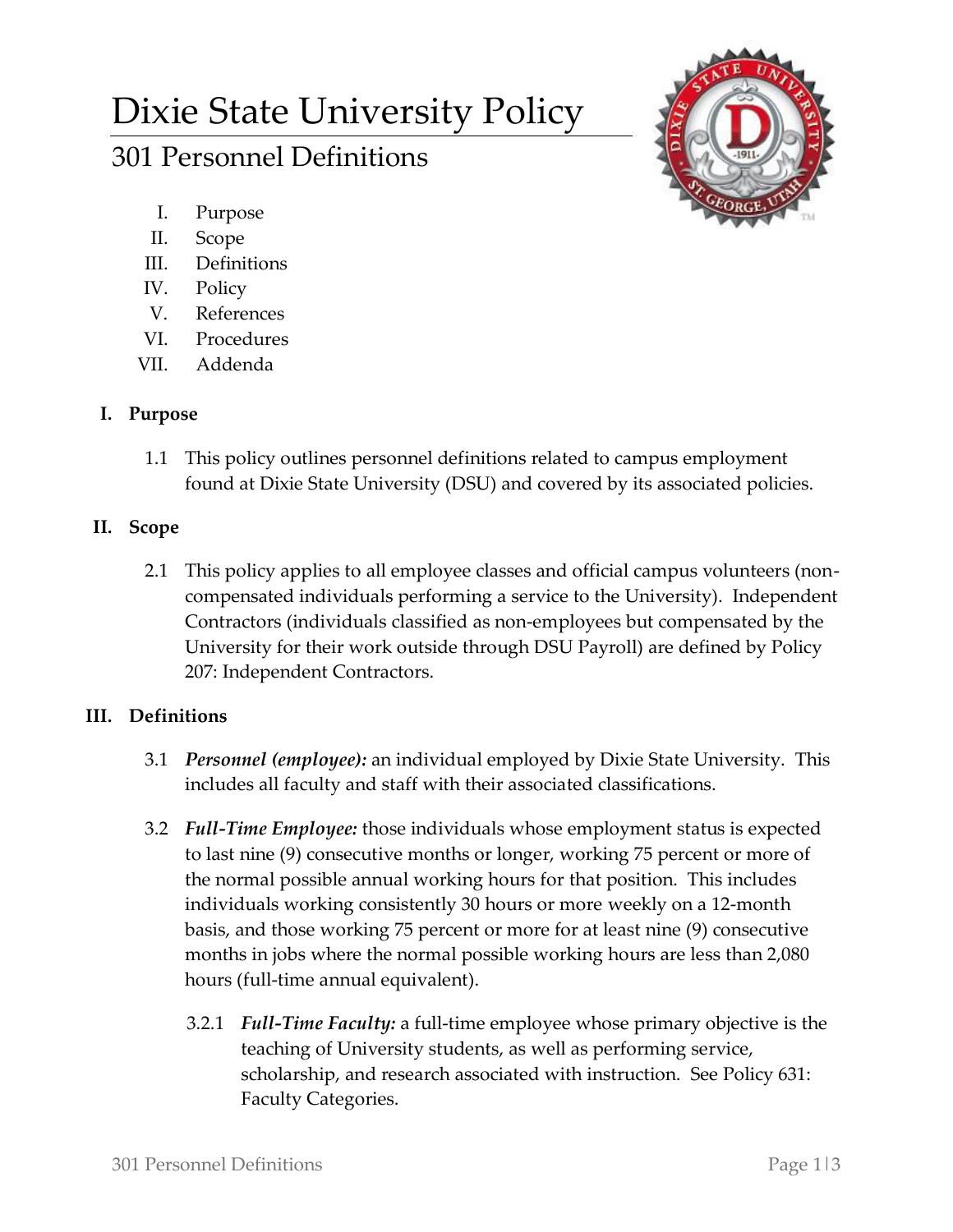- 3.2.2 *Full-Time Staff:* a full-time employee whose primary objective is nonteaching, e.g. administer campus organization and functions (President, Vice-Presidents, Directors, etc.) or support campus infrastructure and programs (exempt staff, non-exempt staff, hourly staff, seasonal/temporary staff, etc.).
- 3.3 *Part-Time Employee:* those individuals whose employment/work is 74 percent or less of the normal possible annual working hours for that position; those whose employment status is expected to be of short duration; and those whose employment is of an intermittent nature.
	- 3.3.1 *Auxiliary Faculty:* a part-time employee whose primary objective is the teaching of University students on a semester-by-semester or year-byyear basis. Includes part-time faculty, adjunct faculty, clinical faculty, term-appointed faculty, etc. See Policy 631.
	- 3.3.2 *Part-Time Staff:* a part-time employee whose primary objective is nonteaching of University students but rather support campus infrastructure and programs. See Policy 310: Part-Time Employment.
- 3.4 *"At-Will" Employee:* those positions where employment and compensation can be terminated with or without cause and with or without notice. Employees in these positions are generally hired to work at the pleasure of the President and include (but are not limited to) Vice Presidents, Academic Deans, Athletic Administrators and Coaches, and all part-time employees.
	- 3.4.1 Within the probationary period of employment, full-time faculty and staff are considered at-will. See Policy 641: Faculty Retention, Promotion and Tenure (faculty) and Policy 325: Probation (staff).
	- 3.4.2 Faculty members with tenure who serve in an administrative capacity are "at-will" employees only in regards to the administrative assignment.

### **IV. Policy**

- 4.1 The University categorizes personnel based on factors including scope/job responsibilities, work hours, etc. These categories include:
	- 4.1.1 Executive Staff: administrative personnel including the University President, Vice Presidents, Associate Vice Presidents, Deans, Executive Directors, and other Chief officers.
	- 4.1.2 Exempt Staff: positions that qualify for exemption from overtime under